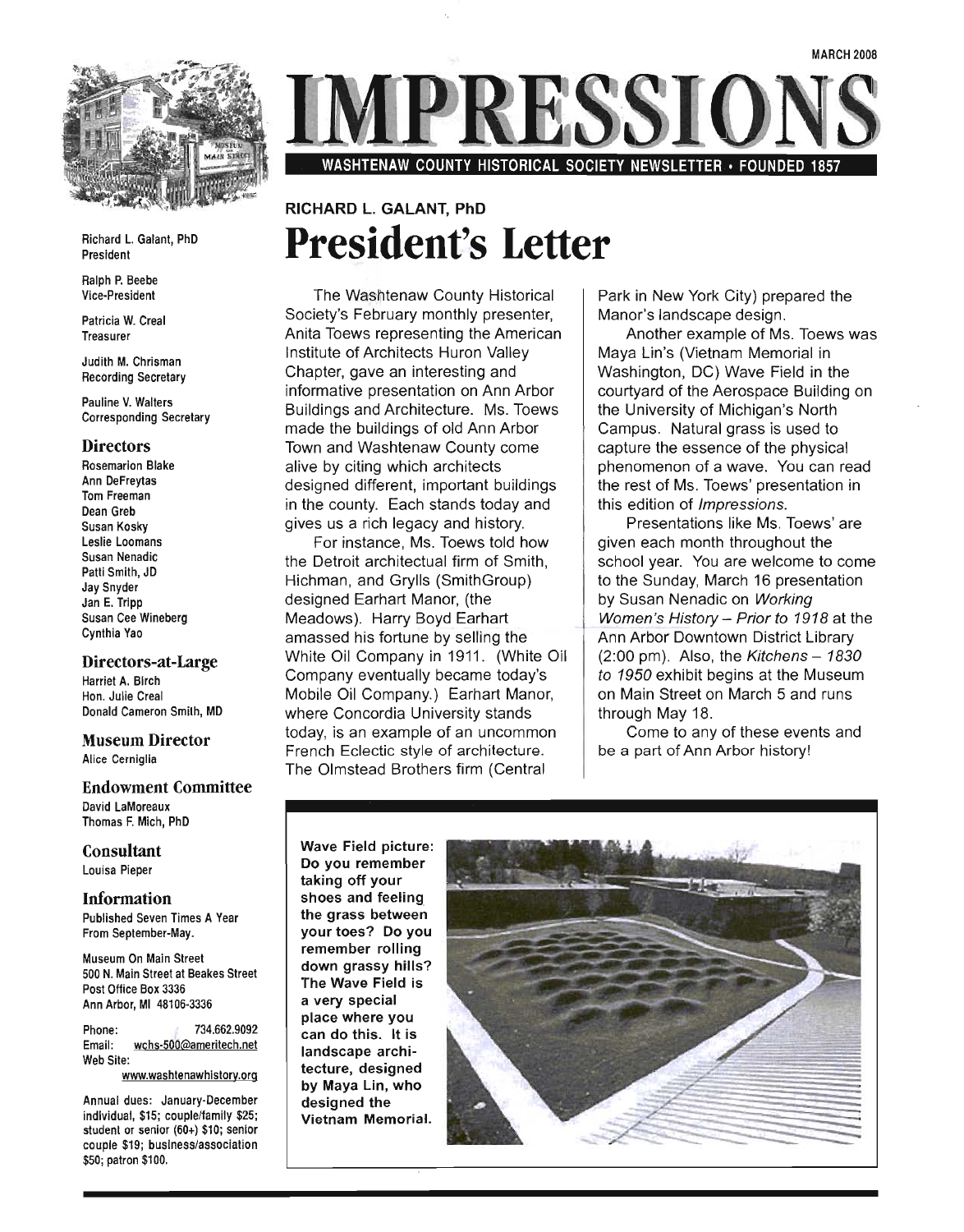# TRANSCRIBED BY PATTI SMITH, WITH ASSISTANCE FROM ANITA TOEWS **Ann Arbor Guide to Architecture**

February's program was co-sponsored by the Cobblestone Farm Association and WCHS. Anita Toews, a practicing architect and Vice President of Architects Design Group in Ann Arbor, gave a talk based on the Ann Arbor Guide to Architecture Brochure, which was published by the Huron Valley chapter of the American Institute of Architects.

This guide lists historically and culturally significant buildings in Ann Arbor. The Guide to Architecture illustrates 35 buildings, selected from over 200 buildings. The Guide tells why they are significant and attempts to promote understanding of the rich architecture in our area.

There are now Podcasts for each of the buildings which you can download to your IPOD from the website, www.aiami.com. The virtual tours are narrated by volunteers.



Earhart fountain



Earhart - hole in ceiling

Earhart Manor is

located at 4090 Geddes Road. It was built in 1936 by the Earhart family, in the "French eclectic" style, which features a steeply pitched roof and flared eaves. Flashings, gutters and downspouts are all lead coated copper. The exterior is covered with beautiful limestone with a limestone cornice. You can also see four brick masonry chimneys with limestone caps. There are two porches, each with its own copper roof and wrought iron railings. There are also cherubs on the pillars that hold up the porches.

Inside, the house features a hidden staircase behind a book shelf. This stairway leads to the basement. The house also features many Pewabic tiles, as seen on the fountain in the picture.

On the third floor of the house was a ballroom that was used for recitals. There was a hole in the floor that had a trap door in it, allowing children to peek downstairs at the foyer. The ballroom also had a projection room to allow the family to show home movies or operate lighting for the stage. One of the most impor-



The Guide to Ann Arbor Architecture brochure

tant high tech luxuries included air conditioning. In fact, it was probably the first air-conditioned home outside of New York City.

Harry Boyd Earhart lived in the house until his death in 1954. In 1961, the Lutheran Church -Missouri Synod bought a large portion of the Meadows for the establishment of a new school, which is now Concordia University. Since then the Manor has served the University as faculty office space and the student union. In 1997, Concordia University decided to renovate the Manor. With the help of the Ann Arbor based firm Architects Four,



Diag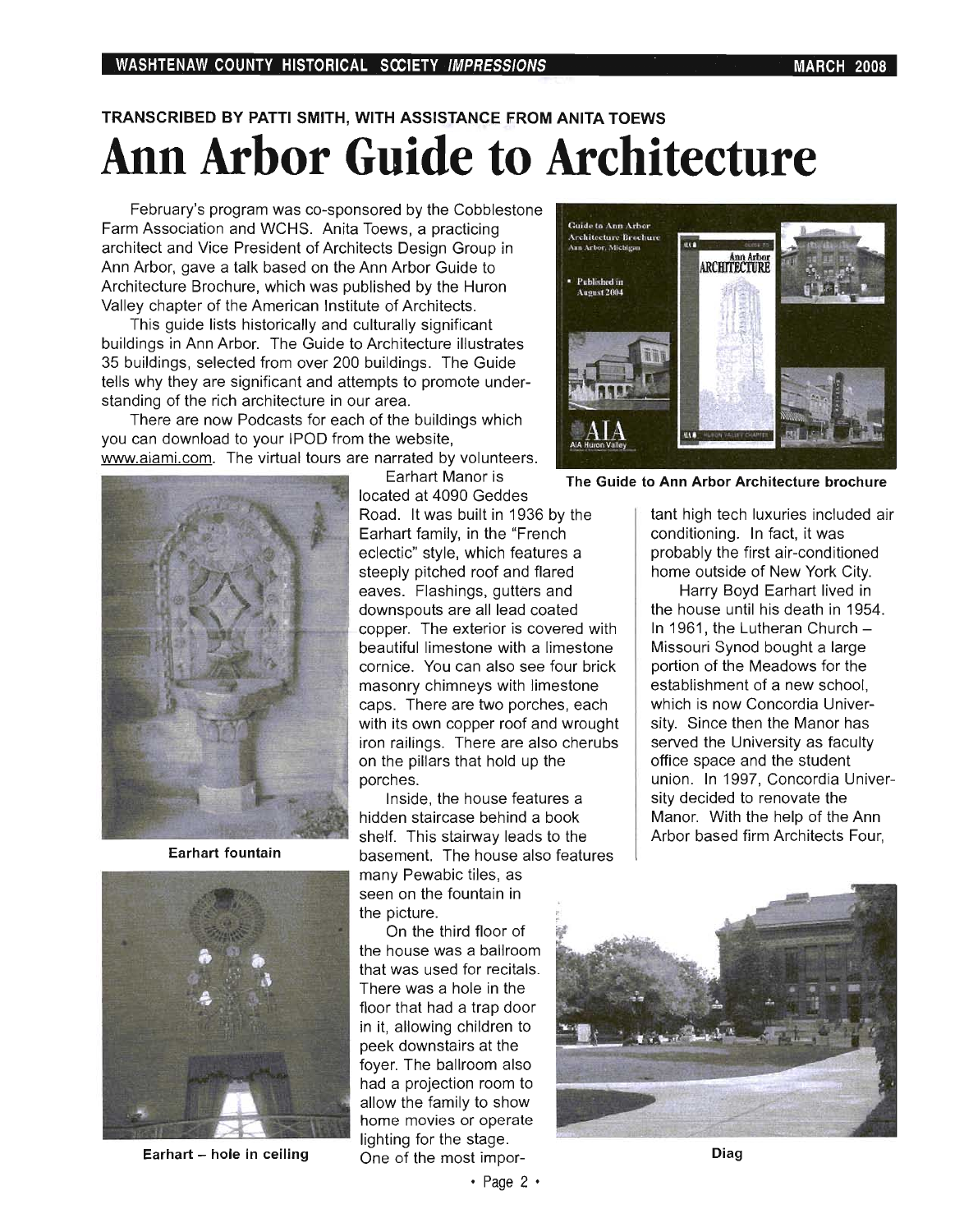. ,

the building has been preserved and returned to its former glory.

The UM Diag is comprised of buildings that were built between 1902-1926. Most of these buildings were designed by Albert Kahn.

The building on the southeast corner is the Engineering Building (West Hall), which was designed by Kahn in 1902. The style is brick Renaissance, featuring an archway that allowed continuous diagonal walk through campus. The arch is framed by two copper towers seen on the campus side. There is a big wide overhang and a red tile roof.

Hill Auditorium was designed by Kahn in 1913 in the classical revival style. "Classical" style refers to Greek or Roman ideas. Hill is loosely based on the Chicago Auditorium.

Burton Tower was designed in 1936 by Albert Kahn. It is 213 feet high and 41 feet square. It has a limestone exterior and a wonderful observation deck.

The Rackham School of Graduate Studies was designed in 1938 by architects Smith, Hinchman & Grylls. It is a five story building with a Classic Renaissance exterior. It has a granite base, Indiana limestone on outside, a copper roof, bronze windows and doors and exterior terraces. An Italian sculptor, Corrado Parducci modeled some relief sculptures above the main windows on the front of the building. There are seven of these sculptures and they represent divisions of graduate studies: Museums, Social Science, Physical Science, Language and Literature, Biology, Health Science and the Fine Arts.

Another building framing the Diag is the Samuel T. Dana Building, which was designed in 1903. It was made in the classical style, featuring brick, a flat roof and a "doughnut" inner courtyard with a skylight. When it was

renovated in 2003, all facets of the renovation were "green ." The renovators used certified wood from selective forest, bamboo flooring, recycled materials for tiles and countertops, low VOC paints and reused salvage materials.

The Detroit Observatory was built in the Greek Revival style, featuring solid brick with stucco coating that was scored to look like limestone. There is a brick pier that goes from 15' below grade up to the observatory and houses the telescope. None of the building structure touches the pier. The dome roof is made out of wood and can rotate. Shutters open and the telescope comes out.

The Michigan Theater was designed and built in the Roaring '20s - the vaudeville era, a time of silent movies and live performances. It is a 1700 seat theater that had many celebrities perform on its stage. including Jack Benny, Bing Crosby and Ethel Barrymore.

The theater was built in the Lombard Romanesque Revival style and has round yellow terra cotta arches, slender Moorish columns, dome pier caps and gold leaf lattice patterns on walls and ceilings.

In the 1950s the building was "modernized" by the Butterworth Theater Co to bring more crowds. The façade was covered with steel and glass and the octagonal ticket booth was removed. Interior plaster was covered with aluminum and green polished marble and a false ceiling was put in. Domes were



Hill Auditorium



**Rackham Bldg** 



Dana / previous East Med



Engine arch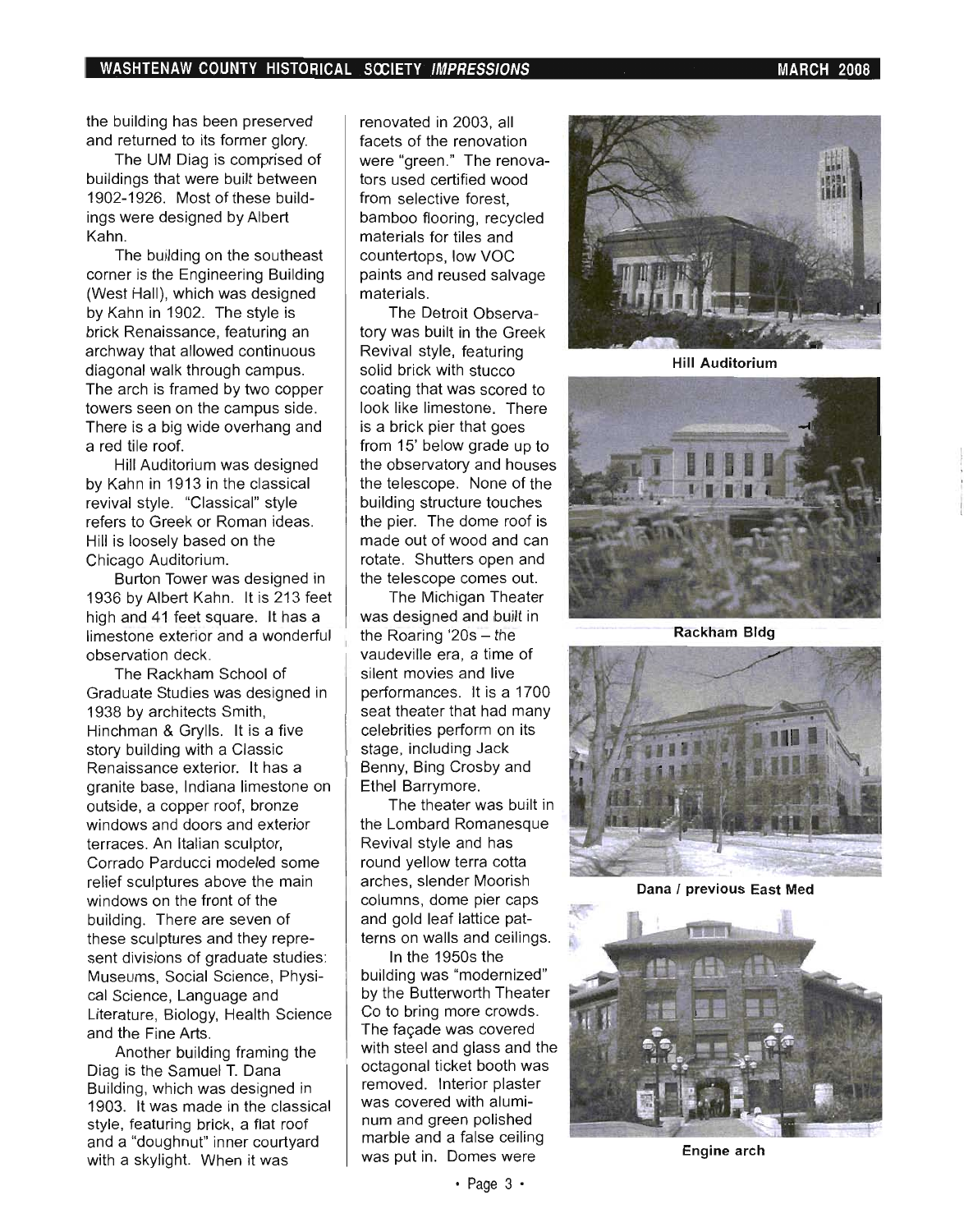#### **WASHTENAW COUNTY HISTORICAL SOCIETY IMPRESSIONS MARCH 2008**









**Hobbs & Black I former First Unitarian Church** colors.

The Michigan Central

Railroad Depot / Gandy Dancer was built in the Romanesque style, which was "Roman-like," pre-Gothic (from around the 10<sup>th</sup> century).

The St. Thomas the Apostle Catholic Church was also built in the Romanesque style. It features rock-faced rustication and beautiful stonework. The parishioners themselves brought the field stones to the site.

The Hobbs & Black office, formerly the First Unitarian Church, was also done in Richardsonian Romanesque and was one of the first such structures built in Ann Arbor.

The Nickels' Arcade was built between 1915 and 1918 and is a oneof-a-kind arcade that links two streets with a pedestrian way. Each façade has a different look. The façade facing the UM quad is detailed in



**Gandy Dancer / MI Central RR St. Thomas the Apostle Church Was built to take** 

removed on the outside. Fortunately, in 1982 the building was purchased by the City of Ann Arbor and restoration began. Restoration included removing aluminum panels, restoring the domes, cleaning the outside, replacing the marquee, restoring the plaster details on the ceilings and repainting the ceiling with the original

a Classical design with architectural terra cotta detailing. The Maynard Street façade is built of yellow brick with a different feel to it. Each façade relates to what it faces. The State Street end is much more monumental in scale while the opposite end is more of a human scale.

The UM Law School and Quadrangle is built in an English Gothic style and is patterned after Kings College in Cambridge. If one looks closely, one can see Atlas figures holding up the arches in the courtyard.

The UM Stadium advantage of the

natural topography of the site. Three sides of the stadium, as well as the playing surface are completely below street level. The stadium was dedicated during the 1927 Michigan / Ohio State football game and is the largest stadium in the nation.



**Nickels' Arcade**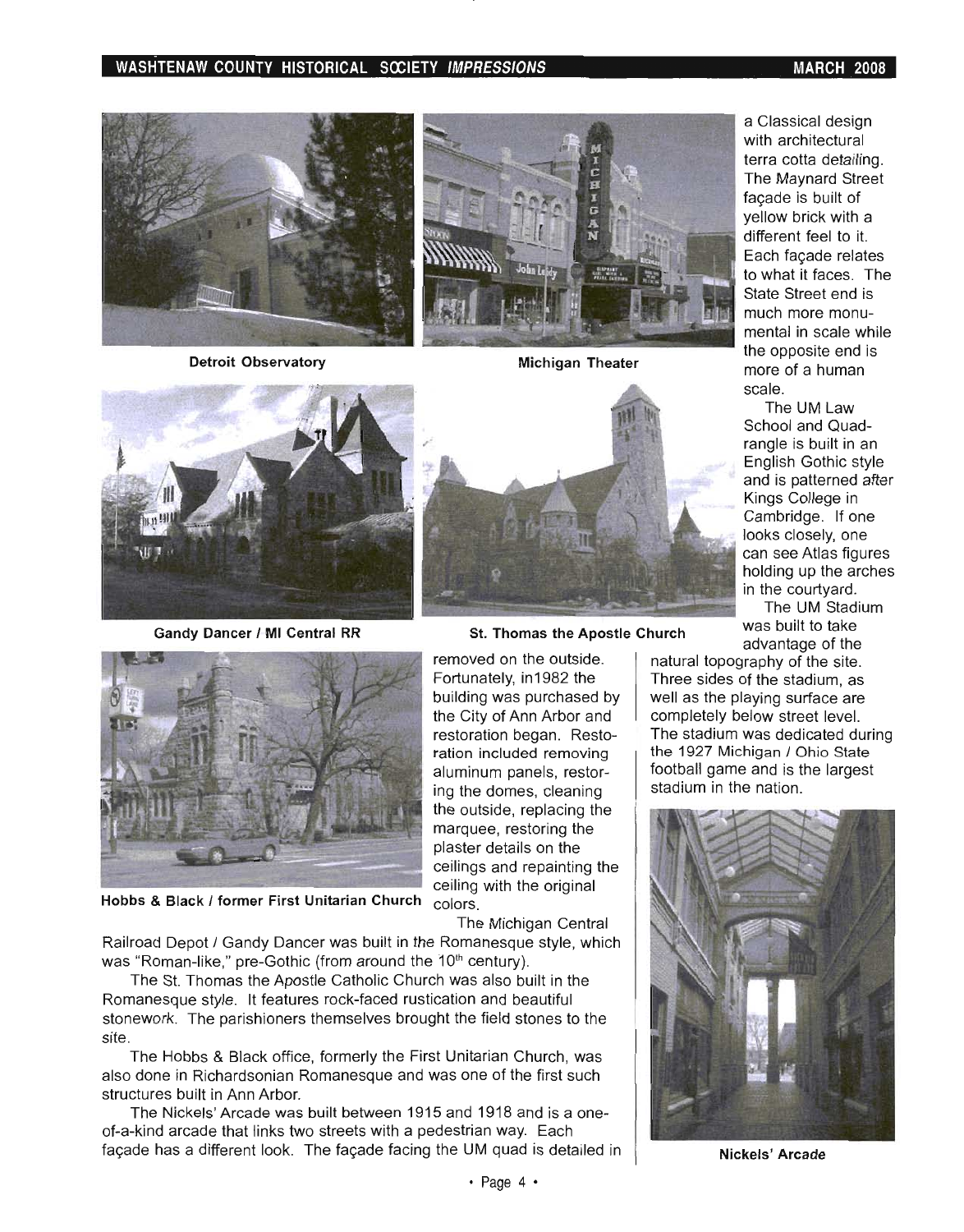

**Law School & Quadrangle** 



**Michigan Stadium** 



**Power Center:** An example of "modern" style, featuring lots of concrete and glass.



**The Kempf House was built in the Greek Revival style.** 

# **Glossary of Architecture Terms:**

### **Classical**

Return to Greek or Roman Principles Greek deals with "order" / horizontals and verticals

### **Romanesque**

Style that was applied to churches around the  $10<sup>th</sup>$  C

### **Renaissance**

Means Italian art and architecture from early  $14<sup>th</sup>$  C to mid  $16<sup>th</sup>$  C

- 
- Details of ancient Rome
- Rounded forms, arches, vaults and domes

### **Gothic - Architecture of the**

- Pointed arch
- Rib vaults
- Flying buttresses
- Intricate stonework
- Turrets / cupolas

Not just these characteristics, but all of them used together A skeletal structure with slender, resilient members and a thin membrane infill

#### **Revival**

- Come again
- Do it again

'The conscious choice to use a style that is not the accepted current style"



**Dominoes Farms was designed in a "prairie style."**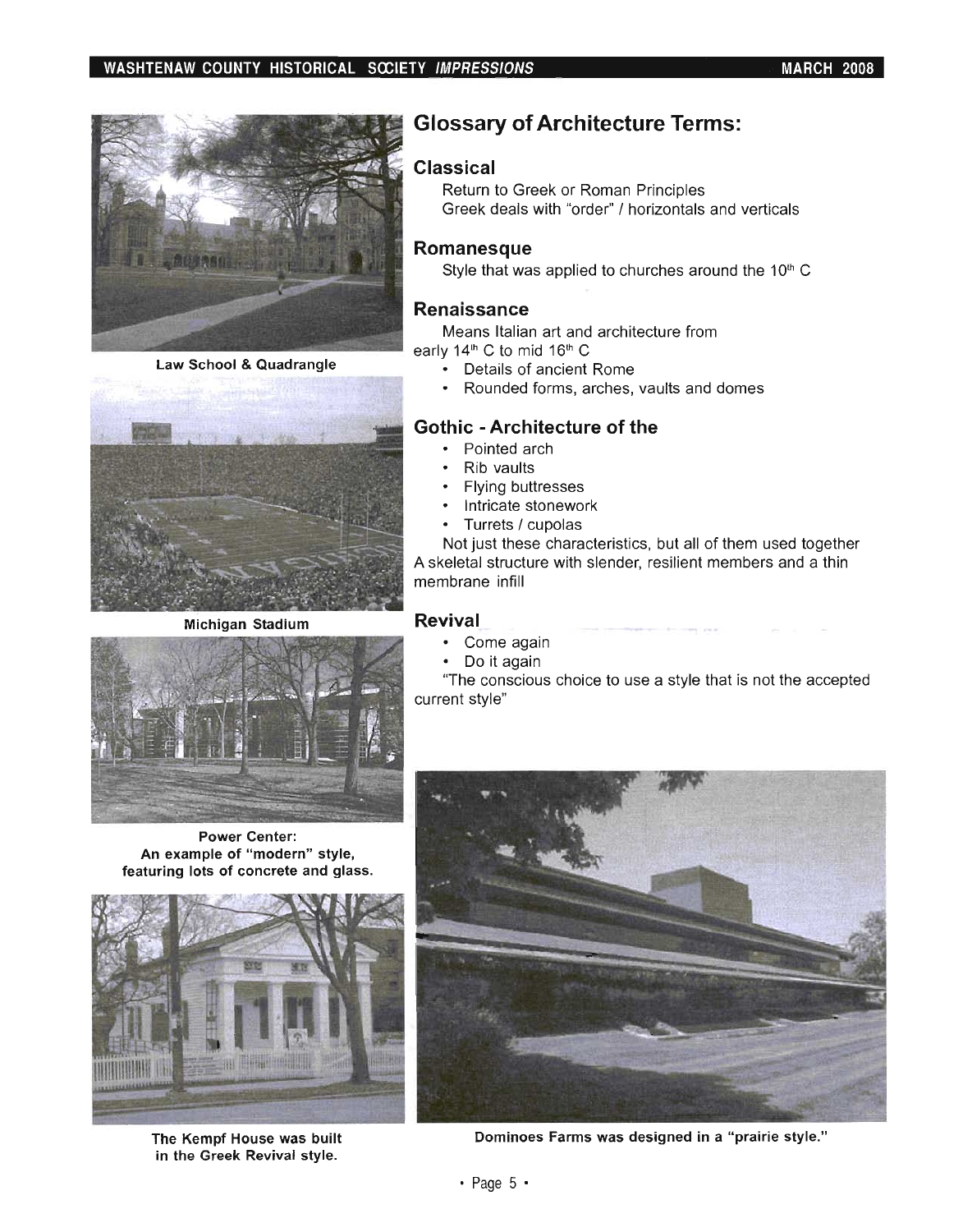# **DALE LESLIE Lloyd, I Hardly Knew Ye**

I have a proud distinction relative to the football career of recently retired U-M head coach, Lloyd Carr.

*Ad nauseam,* I remind Coach Carr that I'm one of a handful of U-M fans who cheered him playing football.

In the fall of 1966, Lloyd and I were fellow students at Northern Michigan University in Marquette, but our lives were in contrast.



A victorious Lloyd Carr. Photo by Dale Leslie.

I was an awkward, bespectacled, stout freshman; Lloyd was a handsome, strong-armed senior quarterback for the Wildcats, a transfer student-athlete from the University of Missouri.

Lloyd joined the rest of his senior teammates in leading the Wildcat squad to a near perfect season. QB Carr's star qualities followed him throughout his life. He was a hard-nosed, resilient player with a dedicated work ethic and natural leadership skills. He was also courageous.

In a game vs. the Quantico Marines, the Leathernecks featured an all-Mr.-Everything middle linebacker. In the huddle, Lloyd called a quarterback-keeper play that meant he would be the lone ball carrier.

When QB Carr reached

the line of scrimmage, behind center, the football ruffian was puffing and snorting opposite him. Suddenly, the star Marine linebacker yelled to his teammates, "Watch out for the quarterback-keeper play!"

To paraphrase, "Often you don't realize your good fortune, until it's no longer there." I get the feeling that is how the U-M family and friends will regard a great man and U-M head football coach, Lloyd Carr.

Dale Leslie's tongue-incheek offer to Ohio State in his recent letter published in the Columbus Dispatch newspaper.

The next time we meet here, what will the circumstances be? Basking in the glow of a<br>second championship in five years? Or, like last year.<br>another **January** when the days <sup>&</sup>lt; always seem brac-

ing cold and bitterly gray?<br>We'll know soon enough. RAY

Editor: STEIN Editor: Fonner UM fooiball coach Lloyd Carr is now avail-<br>able to instruct Ohio State on the finer points of beating<br>Florida in football. The Wolverines are 2-0 vs. the Gators, and both victories were earned in challenging bowl<br>games. Ohio State's victory column vs. Florida is one big<br>goose egg. .<br>OSU deserves credit for playing their best against Florida, but they must learn that *it's* the team that scores the most points that wins.

- Dale R. Leslie Ann Arbor, Mich.



Dale: I heroby predict tnany trips to emergency rooms this morning to deal with sore mandibles, readers' jaws<br>dropping fast and hard upon seeing smack talk ilirected at OSU from a Michigan fan. Glass houses, dude.

Ray: I thought Mike Arace's (Wednesday) column ("Michigan hired for victories, not class") was a premature cheap shot, just because some poll-<br>ticians in West Virginia Instigated a lawsuit to ensure collection of his buyout clause doesn't mean that the claimhas merit. Why not wait until all the facts are known before

harling stones?<br>600d-natured ribbing of<br>our nemes is from up north is our nemests from up north is<br>all well and good, but this rolumn was not good-natured<br>and reeks of classicssness. - Lou Nobile, Columbus

Editor: I would hope that he Dispatch would fire Michael Arace for his poisonpen tactics. His type of writing<br>should be in the National

# Kempf House **Museum**

312 S. Division St. Ann Arbor, MI 48104 (734) 994-4894 www.kempfhouse.museum.org

### **Open House Tours Spring 2008**

Sundays, 1:00 to 4:00 PM Admission Free Donations Welcome

Parking is available in the large public lot just south of the House

Sunday, March 2, 9, 16 and 30 Sunday, April 6, 13, 20, and 27

# **Tecumseh Area Historical Museum**

Winter heating bills adding up? Want to reduce your water and electric bills? Live in an older home and want to renovate it and be environmentally friendly? Then plan to attend the Tecumseh Area Historical Society presentation by Matt Grocoff about "Preserving your Historic Home While Conserving Energy."

Matt will share what he has learned while restoring a 107 year-old Ann Arbor home. Matt and Kelly Grocoff have developed and implemented an affordable plan to reduce their energy bills while maintaining the historic standards of their home. They have learned that it is possible to reduce their energy consumption without sacrificing quality, performance or comfort.

Come and learn how they did it, Saturday, March 8, 2008 at: 3:00 pm at the Tecumseh Area Historical Museum 302 East Chicago Blvd. Refreshments provided.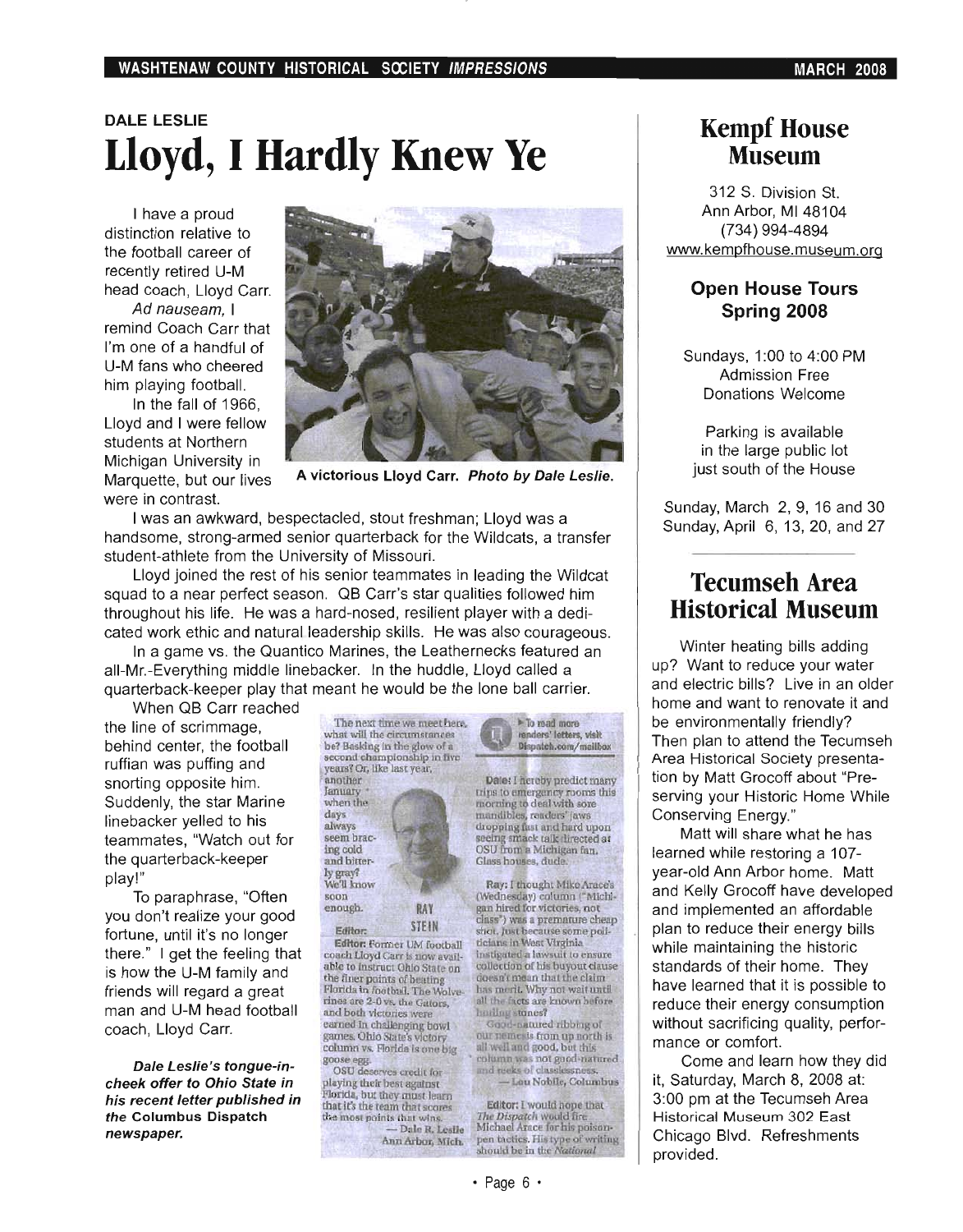# **Kempf House Museum Noon Lecture Series • Spring 2008**

Wednesdays, noon to 1:00 P.M. Admission, \$2.00 (members, \$1.00) Parking is available in the large public lot just south of the House. 312 S. Division St., Ann Arbor, MI 48104· (734) 994-4898 • www. kempfhousemuseum.org

### March 5

Peggie Hollingsworth The Davis, Markert, Nickerson Lectures. President of the Academic Freedom Lecture Fund, Dr. Hollingsworth will speak about events at the U-M during the McCarthy era that led the Senate Assembly to establish an annual lecture on academic and intellectual freedom.

## March 12

Cara Metz History from the Ground Up: Interpreting Historic-Period Archeological Sites. Cara, Kempf House Operations Director, will talk about her special interest, urban archaeology.

## March 19

Christian Roux Improving the Quality of Life for the Walking-Aid Dependent. Christian is a long time Kempf House volunteer, local musician and inventor, who uses his talents to help the disabled with novel prosthetics.

## March 26

Patricia Chargot Reading Newspapers - Important for Today's Children. A Detroit Free Press reporter tells why writing for Yak's Corner is her best job yet, and why newspapers need to do more, not less, for kids.

### April 2

Judith Anders Octagon Houses. Judy, an author and historical researcher, looks at Octagon Houses in general, and the Washington Township Loren Andrus House in particular.

## April 9

Grace Shackman A Tale of Four Vii/ages. Grace, a local historian, will compare the histories of Saline, Manchester, Dexter, and Chelsea, showing how each has its own personality.

### April 16

Duffy Liddicoat Central Mine, a Location in the Keweenaw Peninsula. Duffy, who summers at Central Mine, Michigan, will speak about that ghost town now being brought back to life. This 1853-1898 mining town was close to extinction when the few remaining buildings were restored to represent what life might have been before the mine closed.

## April 23

Stephanie White & George Van Sickle Adventures with our Four Footed Athletes. Wilderness experts, this couple has led many groups on exciting trips. One of the most recent was the Iditarod dog sled race of 2007 in Alaska.

# **Volunteer Opportunities**

Numerous volunteer opportunities are available. If you are interested in getting involved with our historical society, please call 662-9092 and ask for Alice.

# **Wanted**

Early kitchen gadgets, appliances, pictures etc. that you might have around the house for the next exhibit, "The Kitchen 1830-1950." The exhibit will run from March 5 through June 11.

If you would be willing to loan them to us, please contact Alice Cerniglia by phone at 737-662-9092 or by email at wchs-500@ameritech.net.